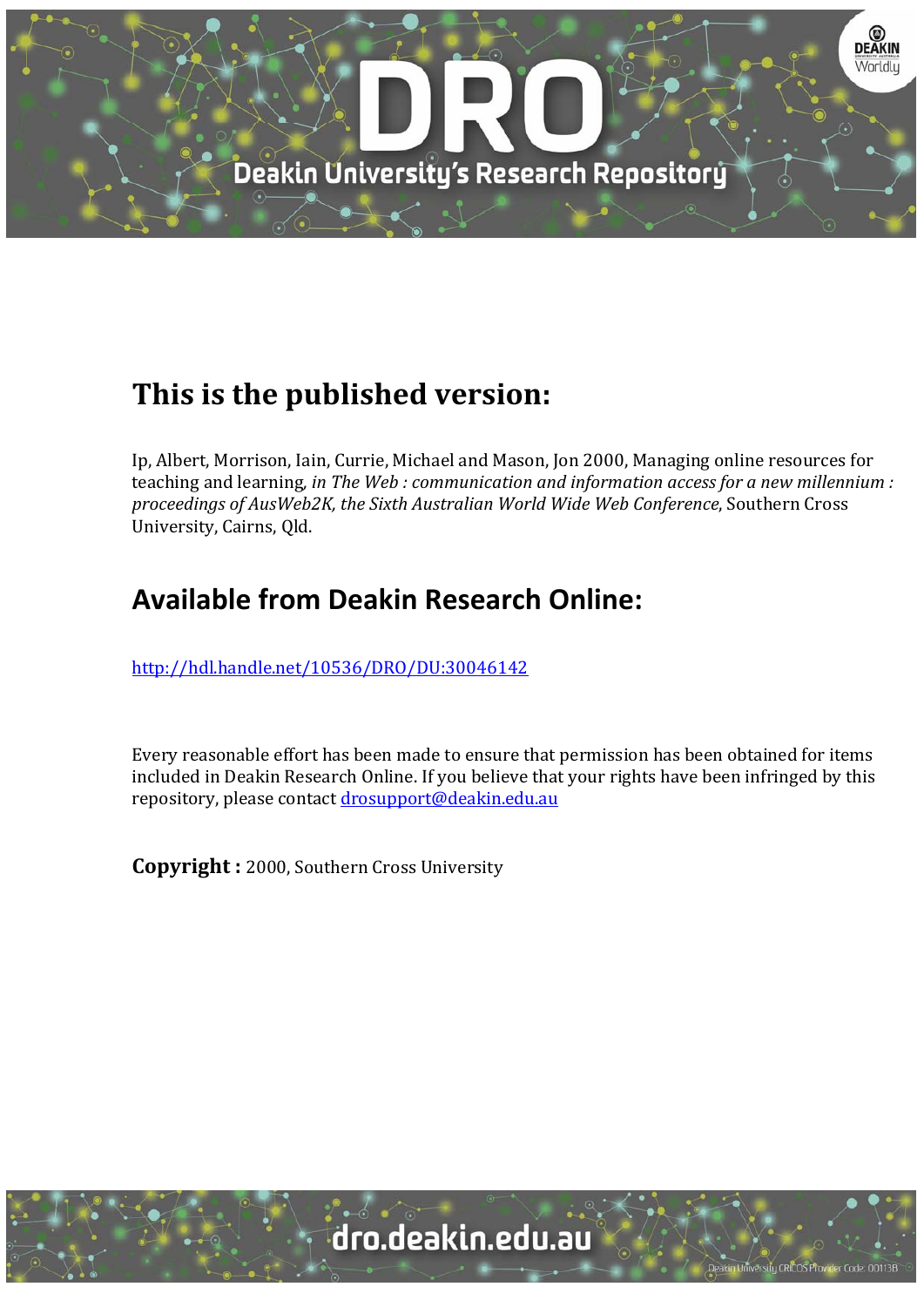## **Managing Online Resources For Teaching And Learning**

[Albert](mailto:albert@dls.au.com) Ip, EdNA Technical Specialist, Dept of Information Systems, University of Melbourne, Melbourne, Australia [albert@dls.au.com](mailto:albert@dls.au.com)

Prof. Iain Morrison, Head, Dept of Information Systems, University of Melbourne, Melbourne, Australia [iain@staff.dis.unimelb.edu.au](mailto:iain@staff.dis.unimelb.edu.au)

Michael Currie, EdNA Higher Education Project Manager, Dept of Information Systems, University of Melbourne, Melbourne, Australia [m.currie@dis.unimelb.edu.au](mailto:m.currie@dis.unimelb.edu.au)

Jon Mason, Technical Director, Education.Au Limited, Adelaide, Australia [jmason@educationau.edu.au](mailto:jmason@educationau.edu.au)

#### **Abstract**

Apart from providing access to a huge collection of information resources the Web promotes a new paradigm for teaching and learning. In response to this opportunity a number of major projects are taking place to develop educational metadata standards to describe digital resources which promote interoperability of resource discovery.

Pedagogical frameworks such as 'resource based learning', scaffold learners and resources to achieve desired educational goals. The majority of online resources, however, are not created as educational tools or classroom materials. The term 'non-educationally-focused' (NEF) resource is introduced in this paper to refer to a resource originally created for purposes other than educationalconsumption. Yet these NEF resources can have great educational value in the right context. This context is generally provided not by the creator or initial indexer of the resource, but by a third party, a teacher, student or librarian perhaps.

This paper describes the technical work of the EdNA Higher Education Team in this area since mid 1999. The distinction between educational resources and NEF resources provides a model for educational metadata development. A mechanism for "education enabling" NEF resources is proposed and is compatible with current educational metadata standardisation efforts. It is argued that Subject Gateways are potential providers of enabling resources and enabling metadata for domain specific NEF resources.

#### **Introduction**

Technological advancement in the last few decades has created new social orders. The advancement in transportation and communication has transformed the economy into a global phenomenon, the mass uptake of telecommunications and rapid improvement of the performance to cost ratio of computing technology has significantly transformed our society from an industrial society into the information era.

Charles M. Reigeluth (Educational Technology, May-June 1996 pp13-20) argues that as society transforms from an industrial society into an information society, the organisation, and hence the people working within the organisation must adapt to the new demands of the changing environment. The key markers that distinguish industrial-age and information-age organisations are tabled below.

| <b>Industrial Age</b>      | <b>Information Age</b>       |
|----------------------------|------------------------------|
| Standardization            | Customization                |
| Bureaucratic organisation  | Team-based organization      |
| Centralized control        | Autonomy with accountability |
| Adversarial relationships  | Cooperative relationships    |
| Autocratic decision making | Shared decision making       |
| Compliance                 | Initiative                   |
| Conformity                 | Diversity                    |
| One-way communication      | Networking                   |
| Compartmentalization       | Holism                       |
| Parts-oriented             | Process-oriented             |
| Planned obsolescence       | Total quality                |
| CEO as "king"              | Customer as "king"           |

There are dramatic changes in *who* is learning too. Undergraduates are commencing their study at an older age, many with full-time or part-time jobs. This is also related to *when* students learn. For instance, Twigg [1994] suggested that in the US, 75% of the work force will need retraining by year 2000 as old jobs disappear and new one emerges due to the global economy. Students need flexible learning arrangements. The traditional fulltime learning model will fail to serve the needs of such students. On the *where* students learn, these working adult students would need flexibility and would like to learn from home as well as the workplace. Twigg suggested that new tools need to be available *while* students learn. Finally, as we know more about *how* people learn, more changes in the pedagogical functions of higher education institutions will be needed.

An education system must take into account these changing needs of learners. Specifically, it must:

- accommodate students'needsin respect of pace, time, place and duration;
- provide for a range of ability and different learning preferences of students;
- provide greater autonomy and accountability, so that learning responsibilitiesreside with the learners but continuous assessment of their performance enables just-in-time help when problems are detected; and
- recognise learning as a holistic process, where digital technologies are integrated into a well-designed curriculum that includesthe role ofsocial interaction in the complete learning process.

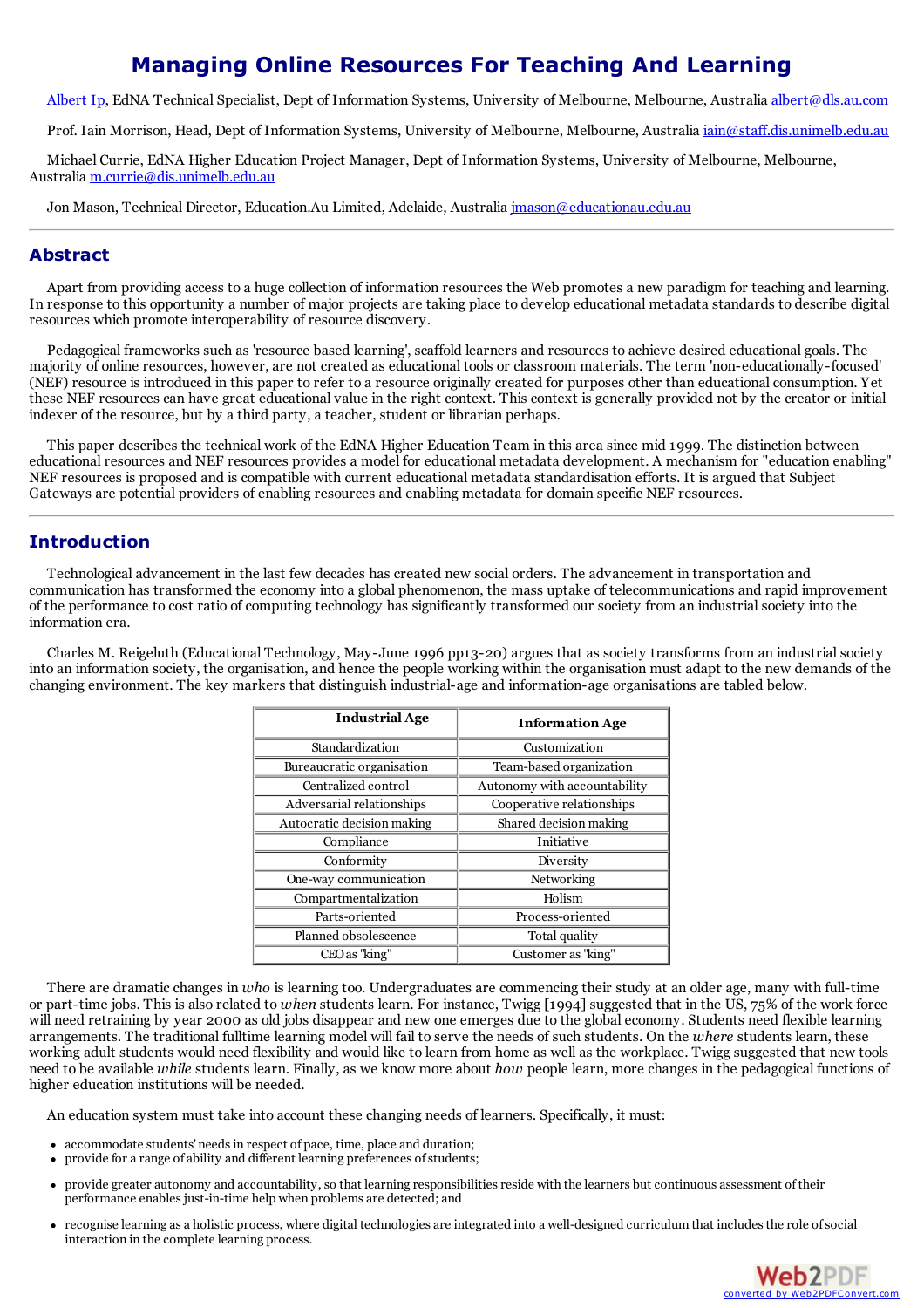While the Web may be considered as the driving agent of such changes, it also provides opportunities to promote a new paradigm for teaching and learning to meet the new demands. A lot has been written about the "any time and any where" learning opportunities facilitated by the Web. It is argued here that the Web is also like a huge (digital) library, is a communication medium, even a virtual community. As a huge and distributed library, it contains information of any kind imaginable which is published, maintained and supported by people with widely different backgrounds.

A number of major projects are taking place to develop educational metadata standards to describe digital resources and subsequently promote efficient management and interoperability of resource discovery. Such efforts have been largely focused on describing resources which are inherently *educational* resources. However, there are many other resources created originally for purposes other than education which are subsequently used or potentially useful for educational purposes.

We argue that current metadata initiatives should also consider the educational aspects of resources which may not have been created originally for purposes other than education. Although focused on digital resources, the following argument is also applicable to non-digital resources including pictures, samples, movies, historical events, books and magazines.

### **Current Metadata Implementations**

A great deal of effort has already gone into describing resources specifically intended for educational use. At the inaugural meeting of the DC-Education Working Group in October 1999, the first domain-specific Working Group to be constituted within the Dublin Core Metadata Initiative (DCMI), five categories based on the common semantic elements of eleven major educational metadata projects, were identified. These included (and are listed here for completeness):

- Users: Metadata elements that focus on the general idea of the "audience" for the resource being described, further distinguished as those "who mediate accessto the resource"from those "for whose benefit from how it may be used".
- *Duration*: Metadata elements/qualifiersthat capture the typical "use"time of an educational/training resource.
- Learning Processes & Characteristics: Contains a number of different attributes that focus on pedagogy including "student groupings, teaching methods, mechanisms of assessment, learning prerequisites, interactivity type scholastic milieu, 'difficulty', 'semantic density,' etc.
- Standards: Mapping to meet specific education/training content/process standards
- *Quality*: Relatesto an assessment of the quality of the object for educational/training purposes. Sutton identified two sorts ofsuch assessments: (1) unstructured assessments(e.g., third-party reviews/annotations), and (2)structured assessments based on established evaluative criteria. [Sutton, S. 1999]

As further noted by Sutton, there are two broad types of education/training users for Web-based resources: Intermediary (teachers) and beneficiary (learners). This would lead to the notion of two types of educational resources:

- those created primarily for teachers'consumption, such aslesson plans, curriculum materials and guides, and
- those created for the learner'sconsumption, such as activity sheets, reading material, and virtual interactive environments.

#### **Non-Educationally-Focused Resources**

However, educators select and use many items that are not originally designed as educational resources. A feature film such as "Twelve Angry Men", initially intended as general entertainment, might have great educational benefit when included as part of a multimedia unit on group dynamics. The item has gained an extra dimension. It follows, then, that there is a difference between "educational resources" and "educational potential of a resource".

We use the term Înon-educationally-focusedâ (NEF) resource to refer to a resource which was originally created for purposes other than educational consumption. However, this name should not imply the appropriateness or otherwise of the use of such material in educational or training situations.

A review of the major educational metadata standards efforts reveals that most attention on capturing educational metadata is placed u p on defining metadata elements for educationally-purposed resources only. Thus, for example, the IEEE LOM element (Education.IntendedUserRole) or DC-Educationâs proposed DCEd.Audience category target resources where a teacher or learner is clearly defined. However, there are no obvious elements apart from the general metadata elements themselves to support or direct a learner to the use of NEF resources in an educational context.

Because the intended purpose of NEF resources, by definition, is not educational use, it is highly unlikely that any form of educational metadata will have been applied to these resources. This paper is concerned with the education-enabling potential of NEF resources and what mechanisms might be useful in order to make them optimally available for educational use.

#### **Values of NEF resources in Pedagogical Designs**

The effective use of the Web as an educational resource would require widespread recognition that there is "educational value" that can be attributed to NEF resources. NEF resources might include general descriptive articles, news or applications of techniques, etc.

Unless the learning objective is "to be able to research information", a courseware designer would normally provide the relevant resources to the learning Îobjectâ. To fully capitalise on the Web as an educational resource content experts need to be able to efficiently locate high quality, current resources using either comprehensive or targeted coverage. Traditionally, a lecturer might be able to do so in the area in which s/he is the content expert. However, the task of keeping up to date on such resources is becoming more and more specialised.

ÎResource-based learningâ typically refers to the use of a wide variety of resources in support of learning. Pedagogical designs are scaffolding around resources to achieve learning outcomes. However, much resource-based learning incorporates only educational resources traditionally collected, collated or summarised by professional librarians. It is argued here that NEF resources may or should be

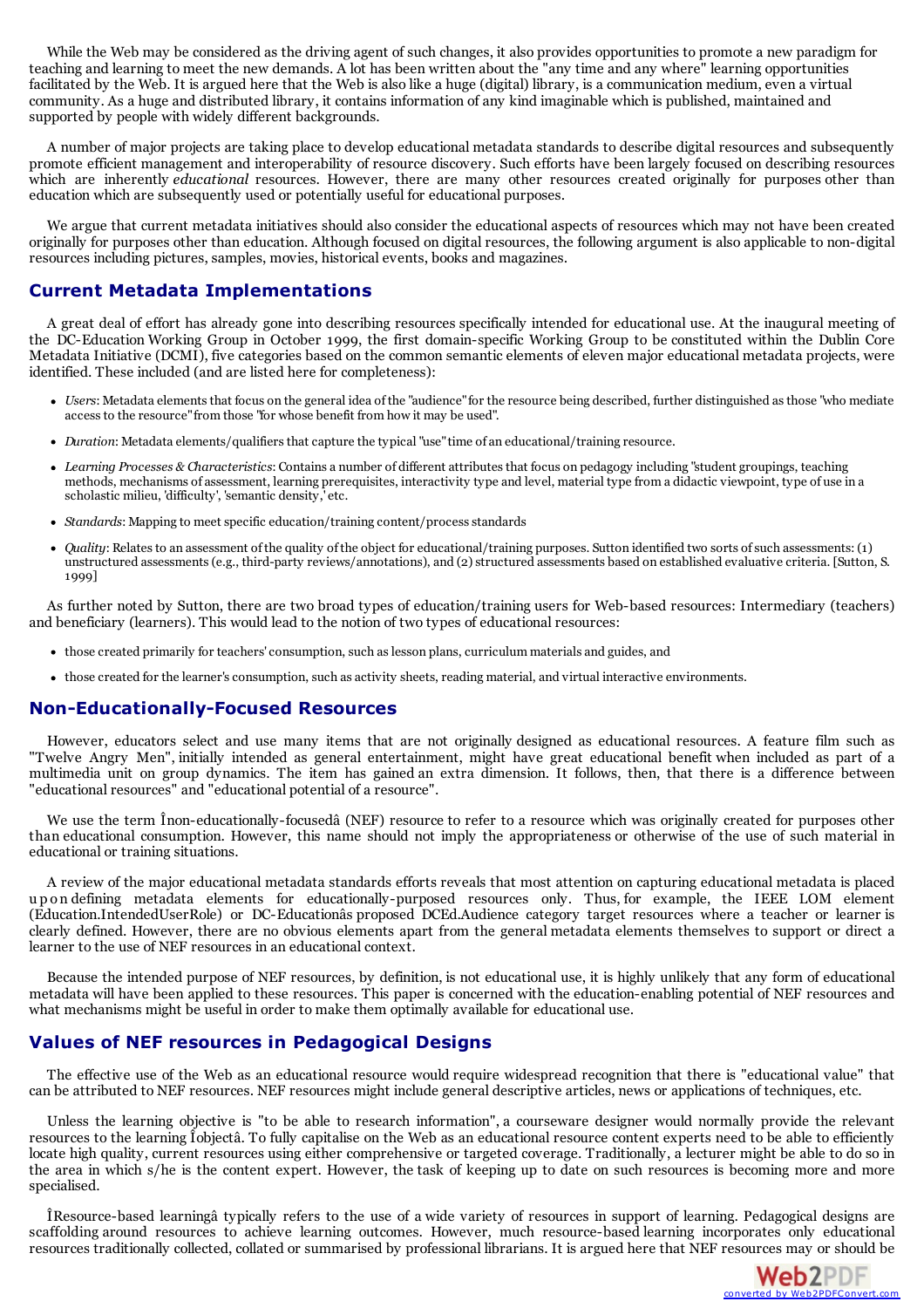included as well. "World Politics in Transition", a "role play simulation", [Linser *et el,* 1999] is one of many examples of the use of NEF resources to support learning. The students made extensive use of resources from the web to develop their role profiles, live and current news to formulate their strategies during the role play simulation.

Typical resources, which are commonly NEF resources but have significant educational value, are

- "real-time"information (unlikely to be created for sole educational use). They can be linked by including static URLs of the most current pages of dynamic web resource sites, e.g., in the resource page of"World Politicsin Transition"Role Play Simulation, there are linksto Newssitessuch as BBC and CNN,
- Aggregation, customization and/or other value-added services such as result pages from appropriate subject gateways, search engines and data sources (for example, the First Fleet Online database hosted at the University of Wollongong has been a useful resource for many schools in teaching of the early white settlers in Australia).

Using the resource page of the "World Politics in Transition" as an example, subject gateways (or general-purpose search sites) may be an effective means of locating static resources and collating a list of relevant news services. However, for current analysis of the evolving political situation relevant to the simulation, currently there is no effective way of searching and obtaining a comprehensive, current and focussed list of discussion articles on the issue appropriate to the level of the students. The development of subject gateways, primarily serving political science, would provide material for educational purposes with almost no additional cost if the following service model is adopted.

#### **Using NEF resources**

NEF resources are typically used without modification. The "Twelve Angry Men" example may be used as a motivator or an opening in a learning experience in its part or entirety. In a way, it is easy to use NEF resources. The challenge is to provide mechanisms which maximise opportunities for discovery of these resources for both learners and educators.

Let us consider a visit to a museum which is commonly regarded to be a good learning opportunity. Many museums pride themselves in displaying the original artifacts - NEF resources! The way the exhibits are presented, the accompanying descriptions and sometimes the activity sheets all help to create the learning experience. The information about the organisation of exhibits is potentially a "teaching resource"; the accompanying descriptions and activity sheets, "learning resources". Such teaching and learning resources have "education-enabled" the NEF resource.

The availability of Web-based digital resources is related to handling of IP issues and it is assumed in this discussion that the NEF resources are freely available for educational use. The difficulties in using NEF resources are:

- Discovering the appropriate NEF resource, and
- Creating linkages to educational resources that education-enable NEF resources.

#### **Education-enabling of NEF resources**

Education-enabling of NEF resources involves providing some sort of functionality whereby "intermediaries" are able to link valueadded usage information to the resource and make this available to "beneficiaries". This could involve the linking of ancilliary educational resources (e.g., lesson plans) or the provision of educational metadata to augment the NEF resource.

Ip *et*. *al* [\(1999](http://www.dls.au.com/metadata/DataModel.html)) proposed a data model to understanding the information architecture of resource discovery. Briefly, this model defines resources as *Type 1* data. To support efficient search and information management, *Type 2* data are created by the information manipulating agent. In the case of search engine, an index of the resource is created whenever a resource is discovered. When a request of a search is received, search engine will search the index (not *Type 1* data directly) for a match and returns the location of *Type 1* data. Hence, our familiar experience of "404 error" in search result pages. The data model notes that index is only one of the possible *Type 2* data. Metadata is also *Type 2* data.

Using the terminology of the data model, *something* can be *Type 1* data which comment, annotate or describe specific exemplar use of the NEF resource. *Something* may also be activities based on the NEF resource. It is - defined here as a *Type 1* enabling resource.

Or *something* can be detached metadata linked to the NEF resource, called *Type 2* enabling metadata.

However, in the case of a *Type 1* enabling resource, it *is* an educational resource and hence can have educational metadata associated with it to assist the discovery of the "description of a potential use of a NEF resource".



The "organisation of exhibits", the "descriptions" and "activity sheets" in our museum example are *Type1* enabling resources. On the other hand, we may have metadata (using educational metadata) to describe what a grade level a NEF resource may be used. Enabling resources or enabling metadata are created by an "intermediary" and may potentially have multiple of enabling resources and enabling metadata pointing to the same NEF resource. A *Type 1* enabling resource, by definition, is useless unless used with the NEF resource.

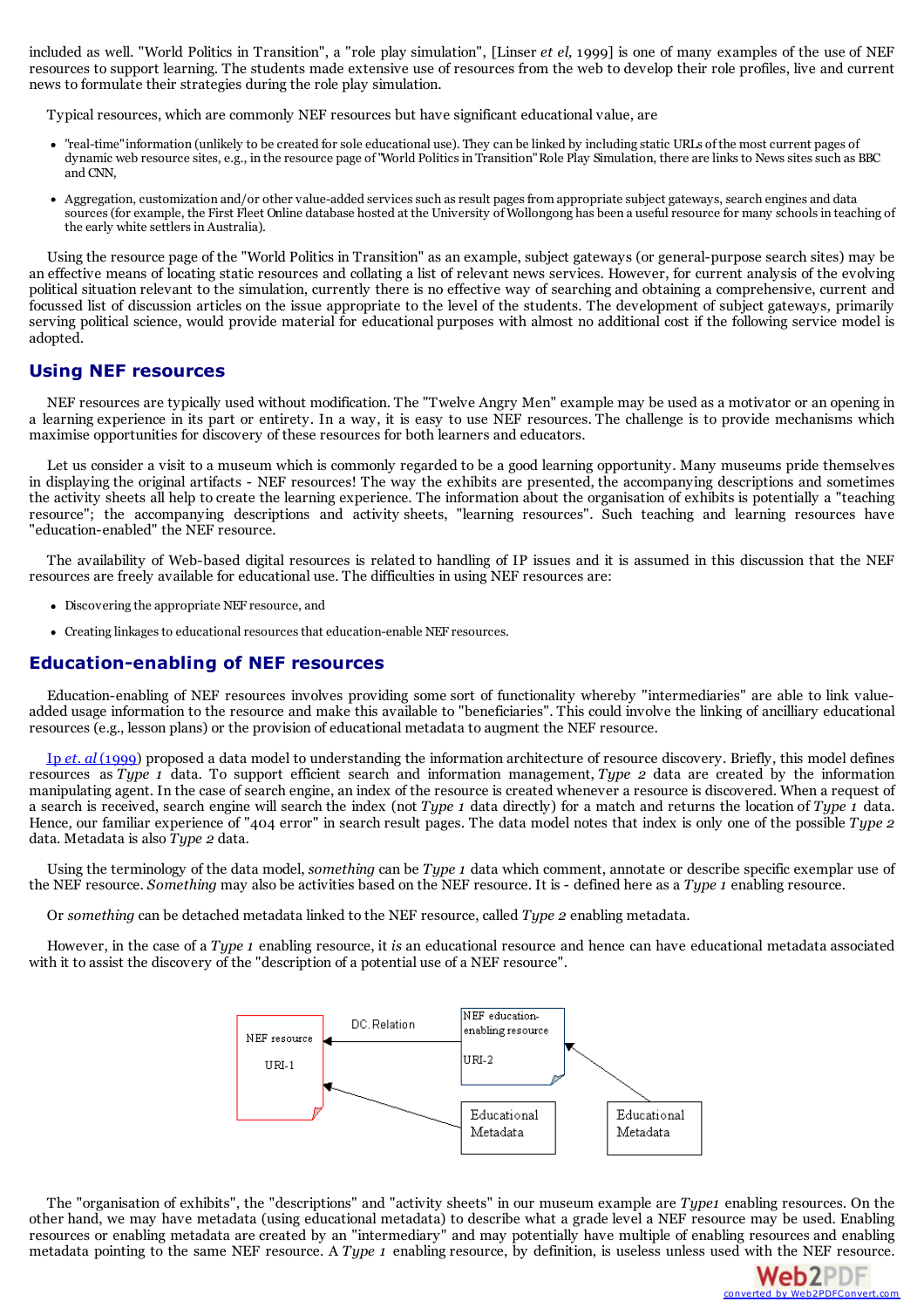This puts a special constraint on the education metadata on type 1 enabling resource - the link to the NEF resource is of prime importance.

For all practical purposes, enabling metadata cannot and should not be embedded within the NEF resource. Because the intended purpose of NEF resources, by definition, is not educational use, it is highly unlikely that any form of educational metadata will have been applied to these resources and embedded. Due to IP issues and the document control, it is unlikely that arbitrary people can gain access to the resource to add embedded metadata. Hence, enabling metadata cannot be embedded within the NEF resources. It is unlikely that there is ONLY one potential educational use of NEF resource. There will, theoretically, be more than one enabling resource or enabling metadata of the same NEF resource each of which reflects a perceived use of the NEF resource meeting the need of the creator of the enabling resource or enabling metadata. By locating these enabling resources or enabling metadata closer to the use community, the better is the chance of discovery of such possible use. Hence, enabling metadata should not be embedded within the NEF resource either.

In the case of the simple act of linking an NEF resource for a course, there seems to be no obvious enabling device. However, while the resource page (which may contain a list of links to educational resources and NEF resources) may serve other educational purposes, for the purposes of this discussion, NEF resources become available to learners as a *Type 1 enabling resource* (albeit inseparable from a typical educational resource). This is a logical distinction and does not imply any endorsement on an implementation level.

#### **Mechanism of Subject Gateways to support Resource-supported Learning**

Effective educational use of NEF resources would typically rely on a third party to create the enabling resource or enabling metadata. The most appropriate third party for such creation of enabling resources/metadata would be a community interested in the domain of NEF resources. Such as third party might be administrators of Subject Gateways which have emerged to serve special needs of different subject disciplines. One of the functions most subject gateways aim to provide is "educating the community" of their specific discipline area. Thus, managing an effective repository of enabling resources and enabling metadata may be best hosted by relevant Subject Gateways. Subject Gateways have the domain expertise to understanding the value of different NEF resources.

The technical problem of implementing this is in being able to provide a persistent link to the NEF resource. Such links would be ideally implemented as bi-directional so that accessing the enabling resource will enable the reader to locate the NEF resource, but equally accessing the NEF resource will enable links back to the enabling resources.



A Hyper-G [Maurer,1996]Web server may be used for building such bi-directional links. For typical dynamic Web server implementation, a possible solution is the development of a Link Table. A Link Table can be a table in the search database of a Subject Gateway. When an enabling resource is harvested (or otherwise added to a database) its linkage to the NEF resource is noted. A link table stores all the links between NEF resources and their enabling resources to allow a following of enabling resources from NEF resource.

| Kev                 | Possible values             |
|---------------------|-----------------------------|
| URI of NEF resource | URI's of enabling resources |
|                     |                             |

Some issues arise from this.

- 1. Subject Gateways generally donât host *Type 1* resources..
- 2. How would the enabling resources be checked for Quality? The expertise of the Subject Gatewayscan act as an important gatekeeper to ensure quality of both the NEF resource and enabling resources.
- 3. How would users be encouraged to provide enabling resources and how would this processtake place?
- 4. A mechanism needsto be developed for constant updating of the Link Table and monitoring ofURL changesto resources.

#### **Comparison of Type 1 and Type 2 Enabling Resources**

*Type 2 enabling* metadata is a simple mechanism for Subject Gateways to implement. By attaching appropriate educational metadata to an NEF resource and making such metadata searchable, the NEF resource can be incorporated into appropriate learning and research contexts. Such a mechanism, however, is not yet implemented. Nor do most of the current educational metadata schemas provide adequate elements to describe exemplar use.

On the other hand, a student worksheet which might be tightly related to an NEF resource (and would be much less useful if used without the NEF resource), is also a resource in itself. In this case standard metadata schemas which describe authorship may be effectively applied. This *Type 1 enabling* approach in many contexts is probably a more durable mechanism.

#### **Conclusion**

While the Web has been recognised as a great medium for publishing content and potentially useful for learning, there is still a long way

converted by [Web2PDFConvert.com](http://www.web2pdfconvert.com?ref=PDF)

**Web2PDF**